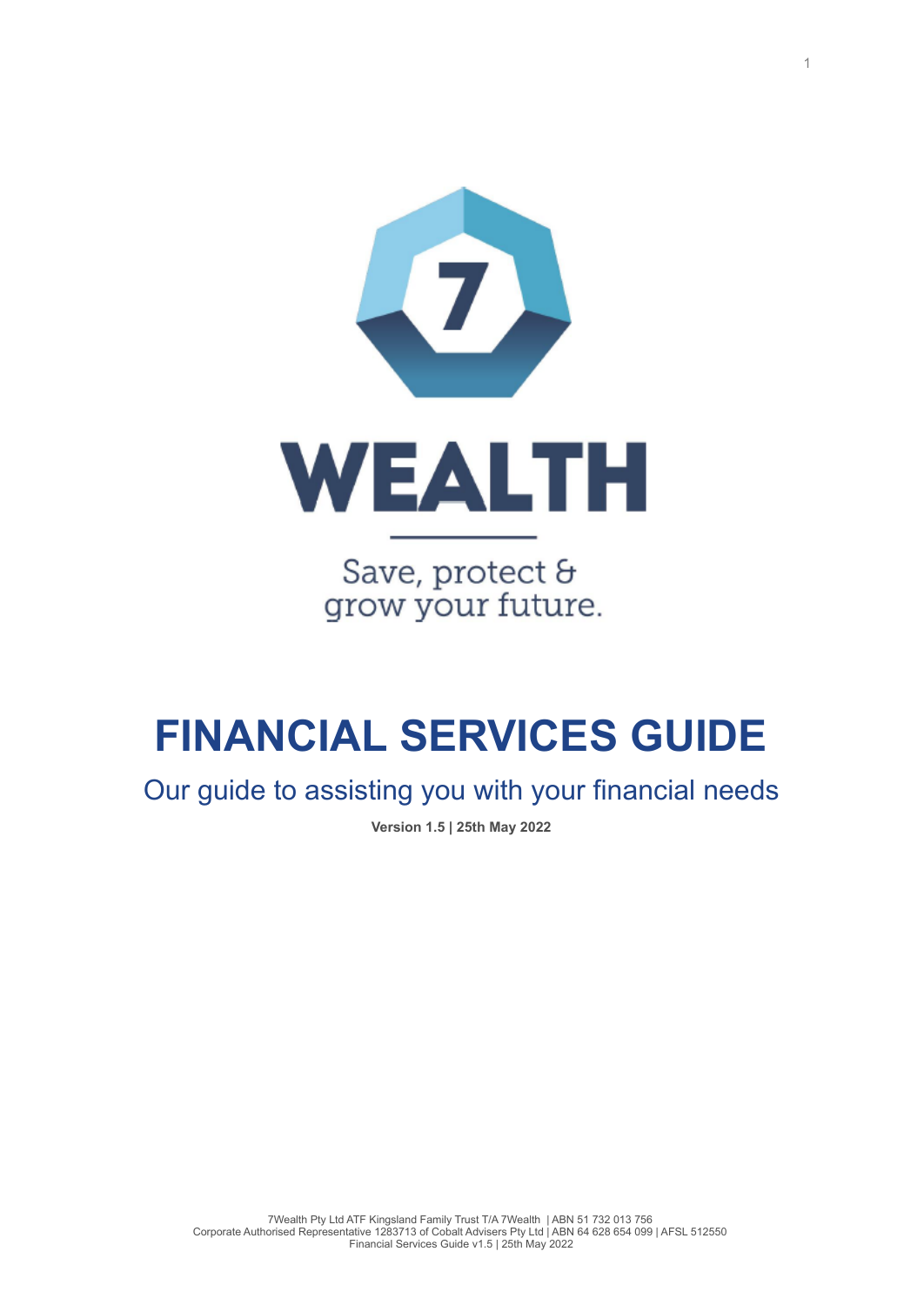### **LET US GUIDE YOU**

The purpose of this Financial Services Guide (FSG) is to help you make an informed decision about the services we offer and whether they are appropriate to meet your needs. This FSG provides you with important information on how to engage with one of our Advisers.

This FSG covers the following:

- Information about Cobalt Advisers Pty Ltd as a licensee
- Details on how you may instruct your Adviser
- Who will be responsible for providing the financial services
- Details of the financial services and/or products Cobalt Advisers Pty Ltd can provide
- The documents you may receive
- Remuneration received by your Adviser
- Other forms of remuneration or benefits
- Privacy (i.e. collection and handling of your personal information)
- The complaints procedure
- Compensation arrangements in place

Please take the time to review this document before engaging our services.

Throughout this FSG, Cobalt Advisers Pty Ltd is referred to as "we", "us", "our" or any variations. The term "Adviser" refers to Cobalt Advisers Pty Ltd's authorised representatives.

#### Lack of Independence

Under the Corporations Act, I am prevented from using the terms independent, impartial, and unbiased as both my Licensee and I receive commissions for the advice that I provide on life insurance products and may charge fees based on the amount of money invested.

Cobalt Advisers Pty Ltd (ABN 64 628 654 099), is an Australian Financial Services Licensee (AFSL 512550).

Distribution of the Financial Services Guide (version 1.5) by the providing entity has been authorised by Cobalt Advisers Pty Ltd. FSG Authorisation date: 25th May 2022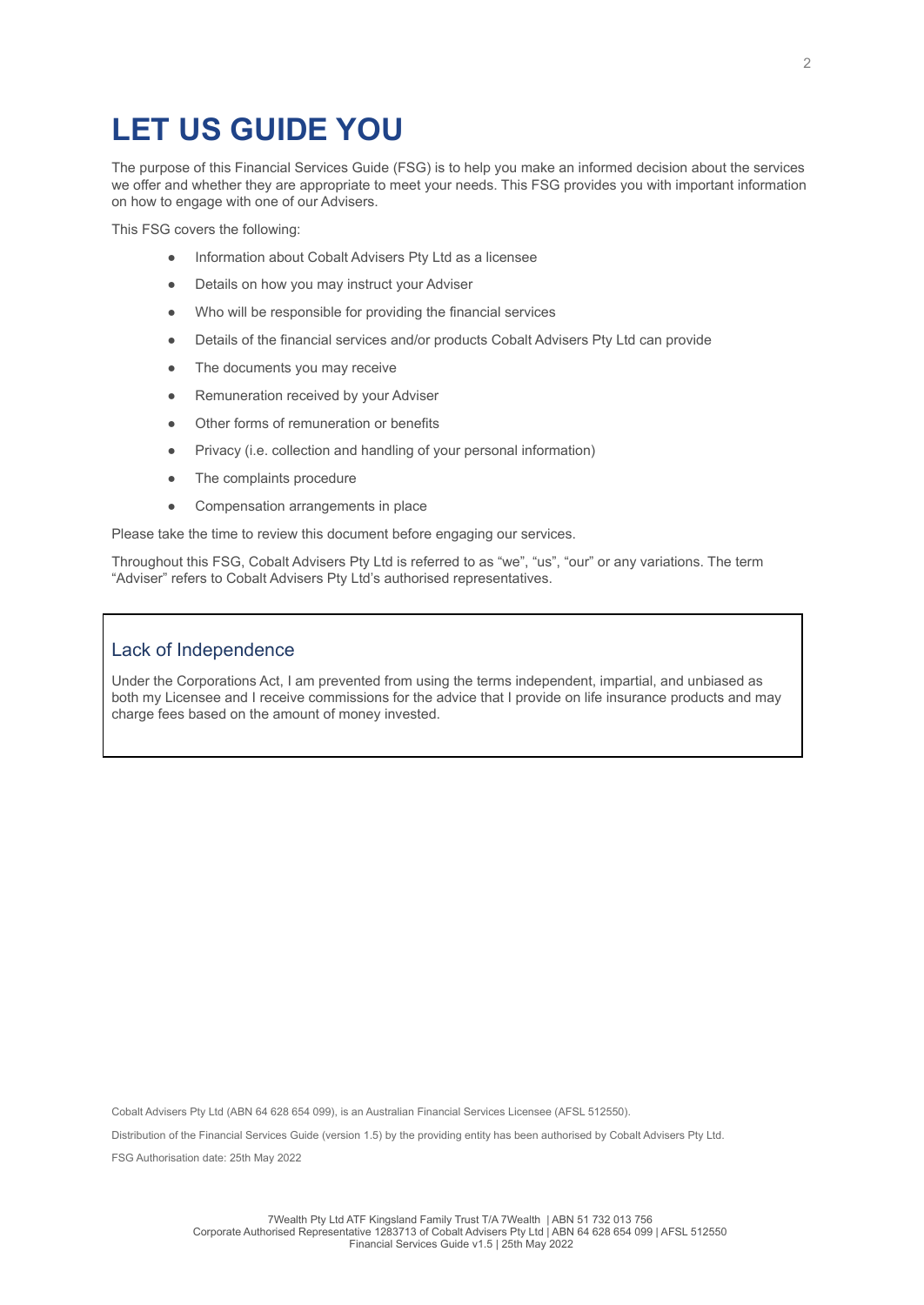#### Our responsibility

Your Adviser provides financial advice and services on behalf of Cobalt Advisers Pty Ltd and accordingly we are responsible for the financial advice and services they provide.

Our Advisers are committed to providing quality financial advice and a wide choice of products and/or services to suit individual client circumstances.

Your Adviser is obliged by law to act in your best interests and provide appropriate advice, when providing financial advice to you.

As part of our commitment to you, Cobalt Advisers Pty Ltd advisers adhere to our Codes of Ethics/Conduct.

#### The adviser profile

Prior to providing any personalised financial advice products and/or services our Advisers are required to provide you with a copy of this FSG along with an Adviser Profile.

The Adviser Profile contains important information about your Adviser. This includes their Authorised Representative number and/or Corporate Authorised Representative number (if applicable), accreditations, qualifications and experience, areas of advice and types of financial services they can provide, details of how they get paid and fees that you may be charged.

#### What financial services we can provide

Cobalt Advisers Pty Ltd is licensed to provide financial product advice on the following services:

- Wealth creation strategies
- Life insurance advice
- Superannuation strategies
- Debt reduction strategies
- Cash flow management
- Retirement planning
- Aged care strategies
- **Estate planning strategies**
- Tax (financial) advice

We can advise in the following products:

- Basic deposit products
- Debentures, stocks and bonds
- Life insurance (personal and business)
- Managed investments
- Investor Directed Portfolio Services (IDPS)
- Retirement Savings Accounts (RSA)
- **Securities**
- **Superannuation**
- Self-managed superannuation

Cobalt Advisers Pty Ltd maintains an Approved Product List (APL). Subject to attaining required accreditation, your Adviser is able to recommend any product on the Cobalt Advisers Pty Ltd APL.

There may be instances where your Adviser will need to consider products outside of the APL. In these cases, your adviser may apply to Cobalt Advisers Pty Ltd's Research Department to obtain a one-off product approval.

#### Documents you may receive

If you decide to obtain personal financial advice, your Adviser will need to determine your needs, objectives and relevant financial circumstances.

At the initial advice appointment, your Adviser will typically gather the relevant information by using a client data collection form. You will be asked to provide accurate information about your personal and financial situation and keep your Adviser informed of any changes to your relevant circumstances.

Your Adviser will also need to verify your identity.

When your Adviser provides personal financial advice to you, you may receive one or more of the following documents:

- Letter of Engagement
- Statement of Advice (SoA)
- Record of Advice (RoA)
- Product Disclosure Statement (PDS)
- Fee Disclosure Statement (FDS)
- Fee Consent Form

These documents may be provided physically or electronically.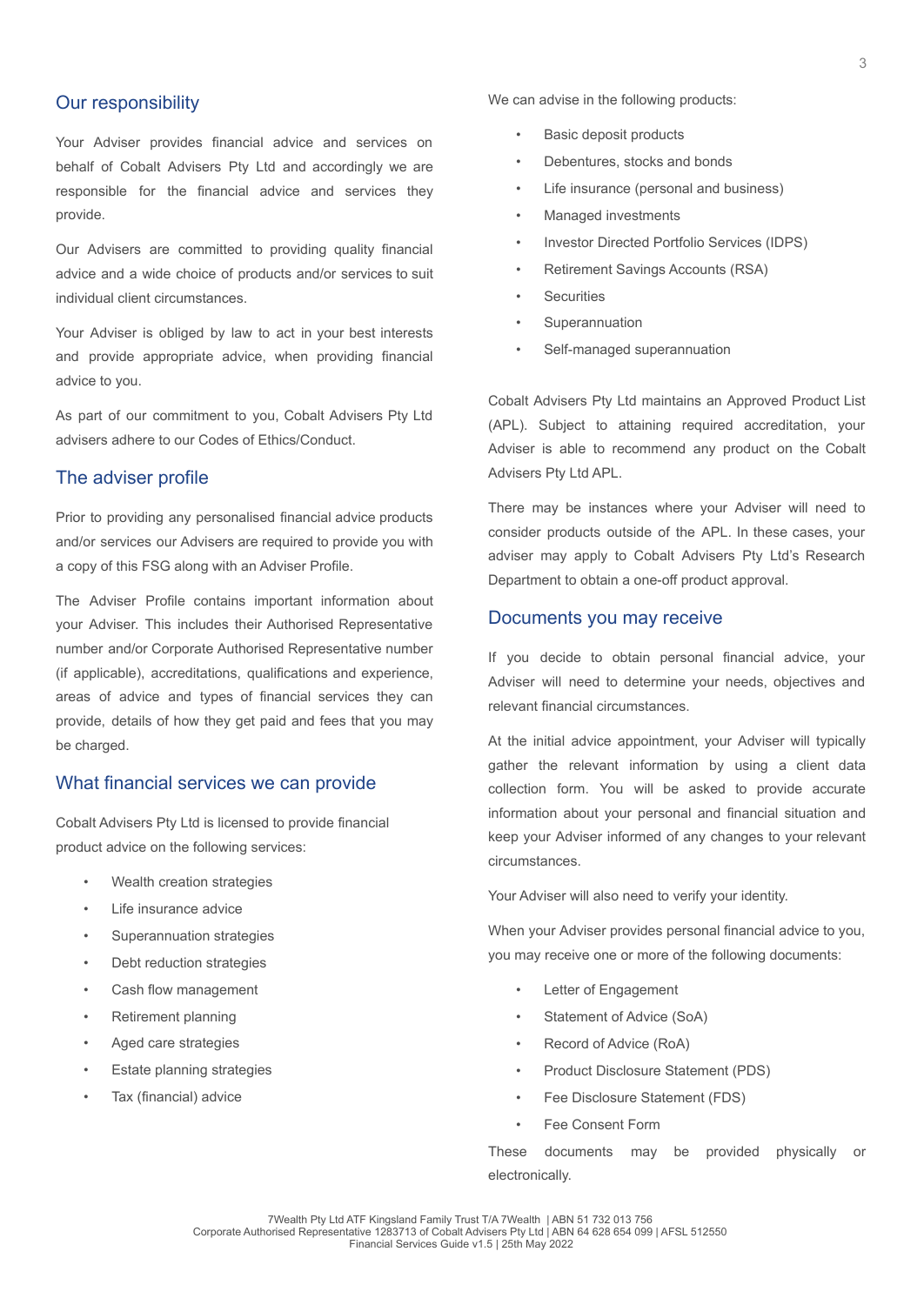The SoA will set out the advice that has been tailored to your specific circumstances and provide you with details of all relevant disclosures including details of any remuneration payable.

Where you receive ongoing or further advice a RoA may be provided.

A PDS will be provided if a product recommendation is made and includes detailed information on the financial product including features, benefits, conditions, costs and cooling off rights (if applicable).

An FDS will be issued to you in instances where you enter into an Ongoing Fee Arrangement with your Adviser for a period greater than 12 months. The FDS will contain information about the services you were entitled to receive, the services you actually received and the fees you paid during the period as well as a summary of the expected fees and services for the next period. The FDS will be provided to you annually.

A Fee Consent Form is a document required to capture your consent to a fee being charged or continuing to be charged, it may be generated by us, or a form provided by your chosen product provider.

You may request in writing a copy of any advice document up to seven (7) years after the advice has been given.

#### How to give instructions

Your Adviser may accept your instructions by phone, letter, email, "SMS/text" or fax. In some instances, your Adviser can only accept written instructions from you and they will let you know when this occurs.

#### Your privacy

Your Adviser is required to maintain physical or electronic records of documentation for any financial advice given to you, including information that personally identifies you and/or contains information about you.

These records are required to be retained for at least seven (7) years. If you want to access your personal information at any time, please let us know.

You have the right to not provide personal information to your Adviser. However, in this case, your Adviser will warn you about the possible consequences and how this may impact on the quality of the advice provided. Additionally, your Adviser may also decline to provide advice if they feel they have insufficient information to proceed.

We will also collect information from you to meet our obligations under the Anti-Money Laundering and Counter-Terrorism Financing Act.

We will generally collect this information directly from you however in some cases we will seek your authority to collect it from other parties such as your accountant or your superannuation fund.

Cobalt Advisers Pty Ltd respects your privacy and is committed to protecting and maintaining the security of the personal and financial information you provide us. For detailed information on how we handle your personal information, please see our Privacy Policy.

#### Disclosure of information

Throughout the advice process, your personal information may be disclosed to other services providers. These may include:

- Financial product providers
- Financial planning software providers
- Administration and paraplanning service providers
- IT service providers

Cobalt Advisers Pty Ltd may engage third party service providers to assist in the provision of products or services.

Some services may require disclosure of personal information to service providers outside Australia. The purpose of such disclosure is to facilitate the provision of financial services including the preparation of financial advice documents for Cobalt Advisers Pty Ltd advisers.

All reasonable steps will be taken to ensure that offshore service providers comply with the Privacy Act 1988.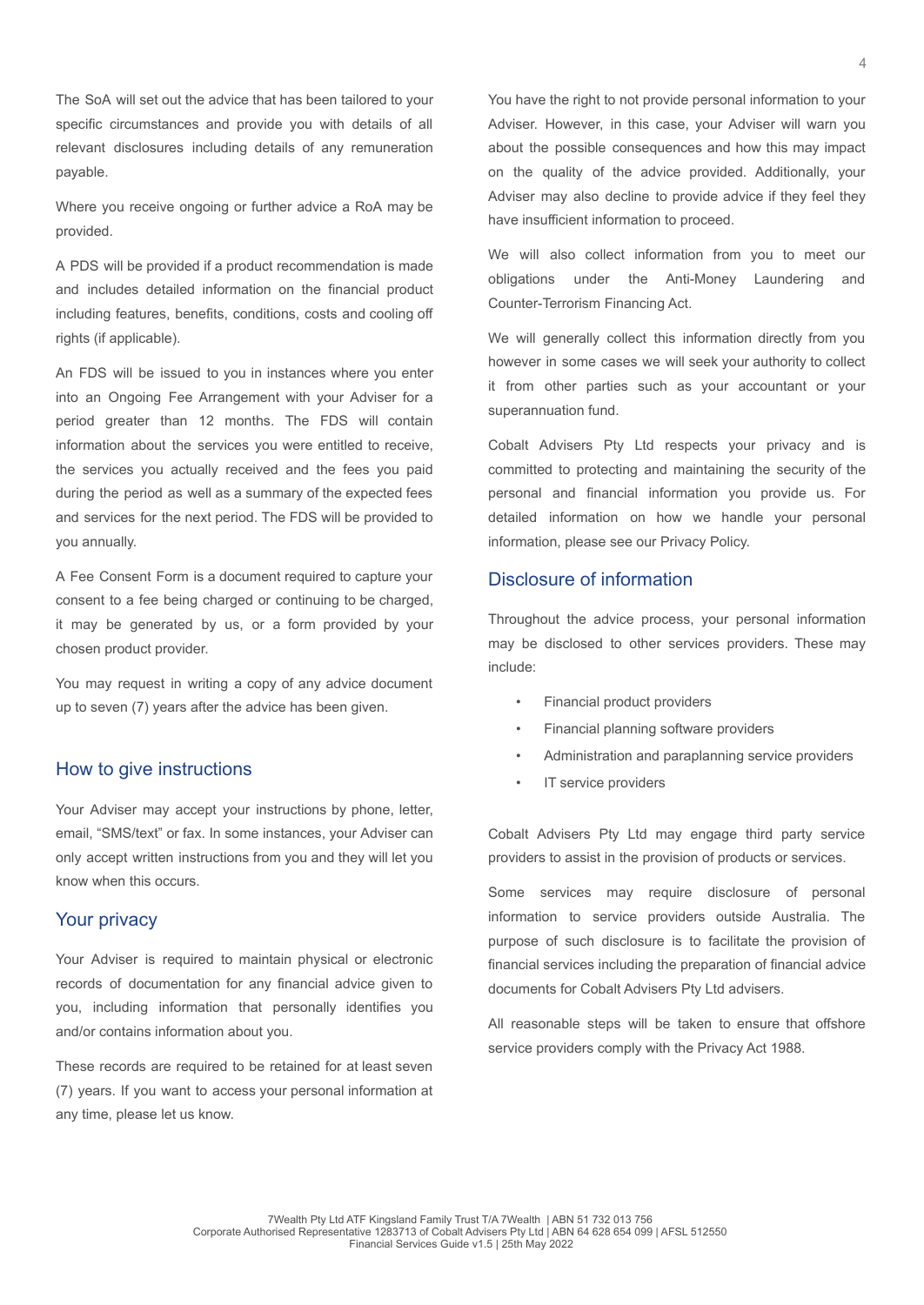#### Adviser remuneration

The cost of providing a financial product or service to you will depend on the nature and complexity of the advice, financial product and/or service provided. Generally, whenever your Adviser provides a recommendation for a financial product or service, your Adviser may be remunerated through either:

- An initial fee for service; or
- An ongoing fee for service; or
- A contribution fee or implementation fee; or
- Commission payments from product providers where applicable; or
- A combination of any of the above.

Fees can range from \$500 to \$20,000 depending on the work requested- due to this range your adviser will quote any and all costs. Prior to preparing any advice or providing financial services to you, we will discuss and agree upon all fees that will apply.

Where an insurer pays a commission, this may be up to 66% of your first-year premium initially and up to 33% of your ongoing premium in subsequent years. For example, a \$1,000 premium would mean \$660 in initial and \$330 in ongoing commission.

All fees or commissions are initially paid to Cobalt Advisers Pty Ltd before distributing to our authorised representatives.

#### Licensee remuneration

Cobalt Advisers Pty Ltd receives a flat fee for the provision of services required under its Australian Financial Services Licence.

#### Referrals

Should you be referred to your adviser by a third party, such as an Accountant or Mortgage Broker, the third party may receive a fee for the referral. You will receive more detailed information concerning any referral fee in your SoA or other relevant document.

#### Other forms of remuneration or benefits

Cobalt Advisers Pty Ltd and/or its Advisers may receive non-monetary benefits where:

- The amount is less than \$300 and identical or similar benefits are not given on a frequent basis;
- The benefit has a genuine education or training purpose (including attendance at conferences) and is relevant to providing financial product advice; and/or
- The benefit consists of the provision of information technology software or support and is related to the provision of financial product advice in relation to the financial products issued or sold by the benefit provider

Payments or benefits received are disclosed in a register. A copy of the register is available upon request.

#### Related companies

Neither your Adviser nor the Licensee have any association or relationship with the issuers of financial products that might reasonably be expected to be capable of influencing them in the provision of financial services.

#### Sponsorship

Cobalt Advisers Pty Ltd and its related companies may receive payments or benefits from product providers in return for granting rights such as being recognised as a sponsor and the right to promote their product and give presentations at conferences and/or professional development training days.

Cobalt Advisers Pty Ltd may use these payments to pay for costs associated with such conferences, training or professional development days.

#### Professional Indemnity

Cobalt Advisers Pty Ltd maintains a group policy which includes appropriate Professional Indemnity Insurance cover for Cobalt Advisers Pty Ltd as required by the Corporations Act 2001. This covers all corporate authorised representatives (CAR) and authorised representatives (AR) as per the ASIC register.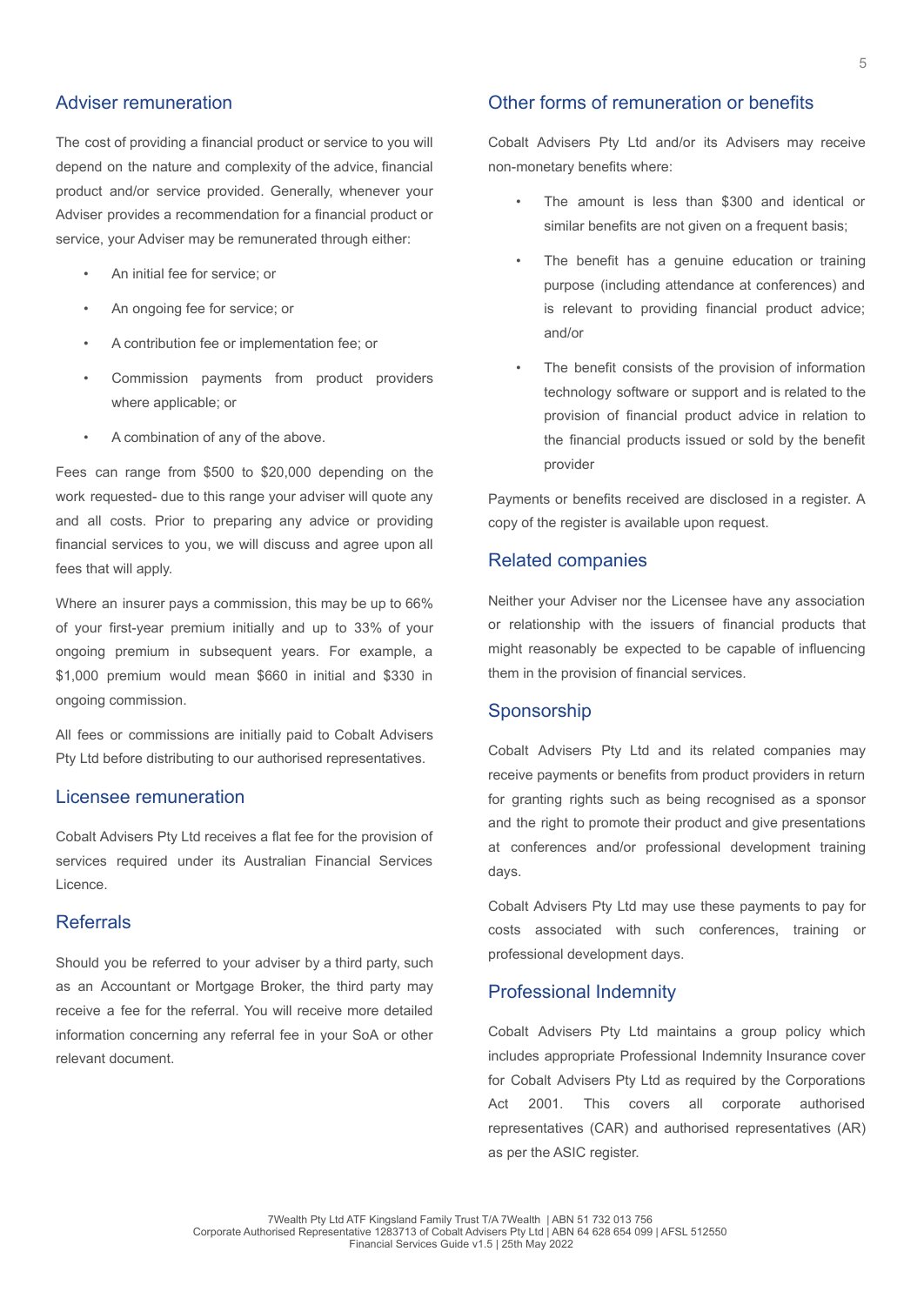#### Reporting your concerns

If you have a complaint about any financial service provided to you by your Adviser, you should take the following steps:

1. Contact Cobalt Advisers Pty Ltd to discuss your complaint.

Phone 1800 262 258

Online www.cobaltadvisers.com.au

Email feedback@cobaltadvisers.com.au

Postal Feedback - Cobalt Advisers

PO Box 1100 Toowong DC, QLD 4066

2. We will acknowledge receipt of a complaint immediately, however, where this is not possible, acknowledgement will be made as soon as practicable.

3. We will then investigate the complaint and respond to you within 30 days. Some complex matters may require an extension to thoroughly investigate the complaint and bring it to resolution.

4. If you are not fully satisfied with our response, you have the right to lodge a complaint with the Australian Financial Complaints Authority (AFCA). AFCA provides fair and independent financial services complaint resolution that is free to consumers.

The contact details for AFCA are:

Phone 1800 931 678 (free call)

Online www.afca.org.au

Email info@afca.org.au

Mail GPO Box 3 Melbourne VIC 3001

Furthermore, the Australian Securities and Investments Commission (ASIC) has a free of charge info line on 1300 300 630, which you may use to obtain information about your rights and to make a complaint.



### **CONTACT US**

| Phone: 1800 262 258                      |
|------------------------------------------|
| Email: operations@cobaltadvisers.com.au  |
| Website: www.cobaltadvisers.com.au       |
| Postal: PO Box 1100 Toowong DC, QLD 4066 |

#### For more information:

Please visit moneysmart.gov.au for more information on financial advice.